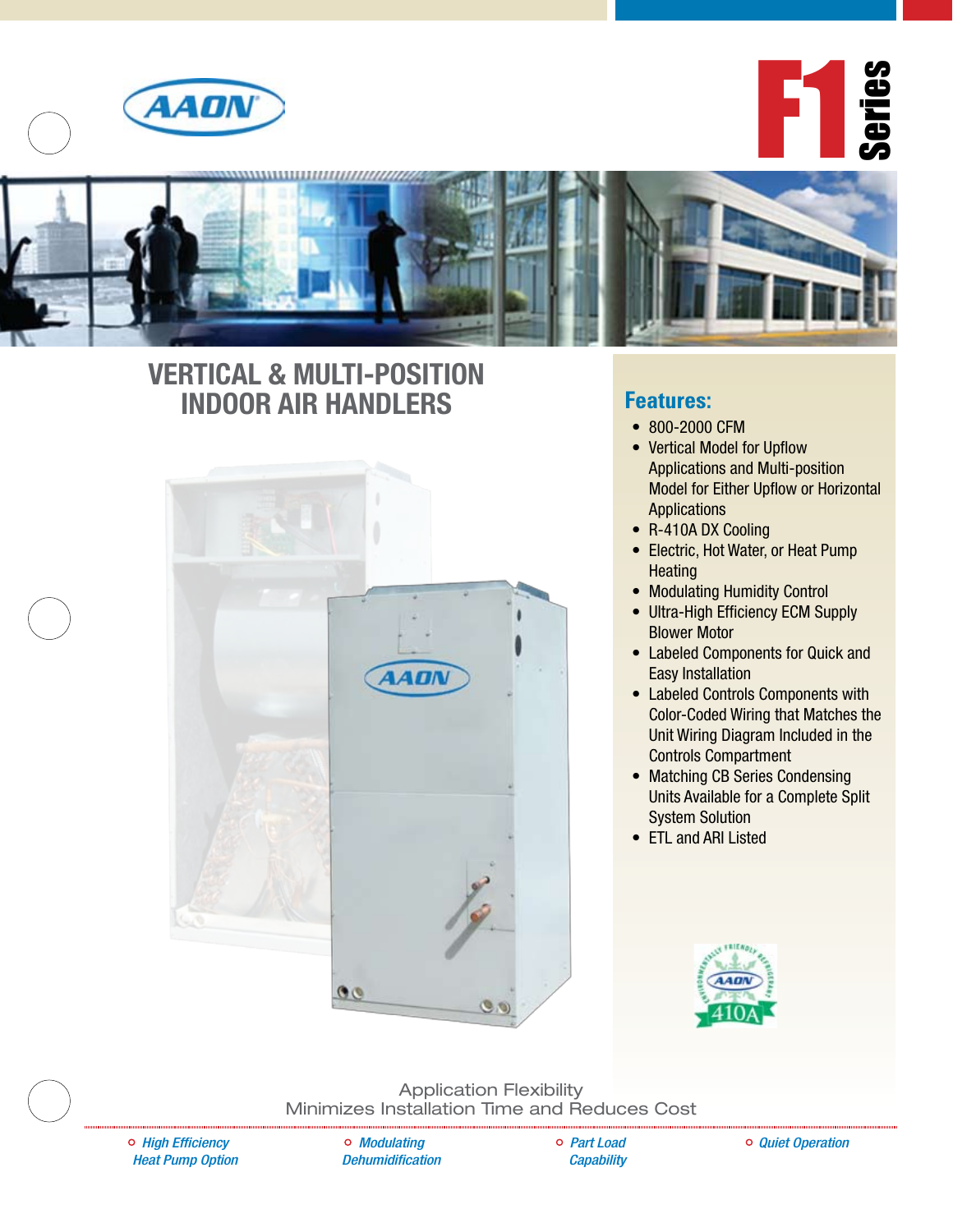

*AAON® F1 Series indoor air handlers can be used for residential and light commercial applications. The F1 Series air handler and AAON® CB Series condensing unit have been designed and engineered to work together as a high efficiency system. They can be matched to create a high efficiency cooling split system air conditioner or high efficiency heating and cooling split system heat pump.*

## **Superior Features**

- Direct drive forward curved supply blower with ECM motor provides quiet and energy efficient airflow.
- Galvanized steel construction with foil faced insulation and a removable double wall service compartment panel allow the unit to be easily cleaned and maintained.
- Sloped composite drain pan, with drain connections available on either side of the unit, resists corrosion and makes the unit easy to install.
- Factory installed TXV reduces start up time and performs more efficiently than a fixed orifice design.
- Non-ozone depleting R-410A refrigerant, which is unaffected by the refrigerant phase-out, is both environmentally friendly and maintainable.
- Filter rack with quickly replaceable 1" fiberglass air filter.

## **Premier Options**

- Electric, hot water, or heat pump heat options provide heating design flexibility.
- Modulating hot gas reheat for energy efficient and comfortable dehumidification.
- Vertical (Upflow) and Multi-Position (Upflow or Horizontal) options for application flexibility.
- Painted external cabinet finish to provide the unit with corrosion resistance and longer life.
- Standard 5 and optional 10 year residential parts warranties, when matched with a CB Series condensing unit.

| F <sub>1</sub><br><b>Model</b> | <b>Nominal</b><br><b>CFM</b> | <b>Width</b> | Height* | Length |
|--------------------------------|------------------------------|--------------|---------|--------|
| 024                            | 800                          | 21           | 51      | 21     |
| 036                            | 1,200                        |              |         |        |
| 048                            | 1,600                        | 25           | 59      | 22     |
| 060                            | 2,000                        |              |         |        |

#### *All dimensions are in inches.*

*\* Add 6" for Modulating Humidity Control or 8" for Hot Water Coils.*



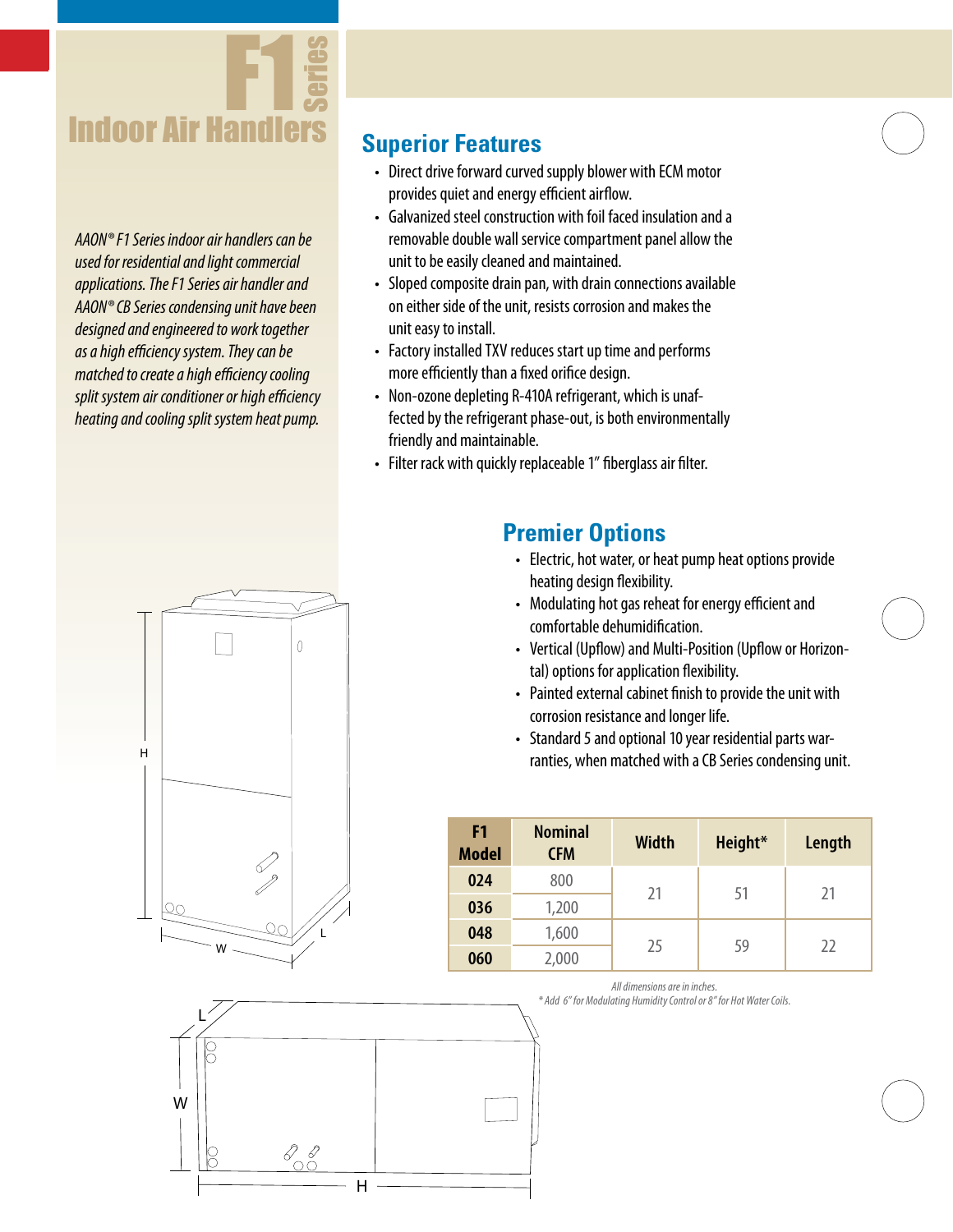## **Vertical & Multi-Position**



| <b>Matching CB and F1, Air Conditioner Performance</b> |                     |                         |             |  |  |  |  |
|--------------------------------------------------------|---------------------|-------------------------|-------------|--|--|--|--|
| <b>Condensing Unit</b>                                 | Air Handler         | <b>Nominal Capacity</b> | <b>SFFR</b> |  |  |  |  |
| $(R-0)4$                                               | $F1-0.024$          | 24 MBH / 2 Tons         | 17.2        |  |  |  |  |
| $CB-036$                                               | $F1-036$            | 36 MBH / 3 Tons         | 15.5        |  |  |  |  |
| $CB-048$                                               | F <sub>1</sub> -048 | 48 MBH / 4 Tons         | 15.6        |  |  |  |  |
| $CB-060$                                               | F <sub>1</sub> -060 | 60 MBH / 5 Tons         | 14.6        |  |  |  |  |

| <b>Matching CB and F1, Heat Pump Performance</b> |                    |                         |             |             |  |  |  |
|--------------------------------------------------|--------------------|-------------------------|-------------|-------------|--|--|--|
| Condensing<br><b>Unit</b>                        | <b>Air Handler</b> | <b>Nominal Capacity</b> | <b>SFFR</b> | <b>HSPF</b> |  |  |  |
| $CB-024$                                         | $F1-0.04$          | 24 MBH / 2 Tons         | 16.3        | 8.5         |  |  |  |
| $(R-0.36)$                                       | $F1 - 036$         | 36 MBH / 3 Tons         | 14.8        | 8.5         |  |  |  |
| $CB-048$                                         | F1-048             | 48 MBH / 4 Tons         | 14.7        | 8.7         |  |  |  |
| $CB-060$                                         | $F1-060$           | 60 MBH / 5 Tons         | 14.4        | 8.3         |  |  |  |

#### **Split System Heat Pump**

Energy efficient heating option that allows a split system to be able to provide on

demand cooling and heating with the refrigeration circuit. Option is available as a matched split system with a CB Series condensing unit and F1 Series air handler.

### **Split System Modulating Humidity Control**

This premier option provides energy efficient dehumidification, even at low sensible heat loads, with modulating valves that reduce temperature swings. During the dehumidification mode of operation the system uses the valves to control the amount of reheat provided by the factory installed reheat coil, thus dehumidifying the air while at the same time supplying comfortable, room temperature air. Moisture related indoor air quality issues, such as mold growth, condensation, and structural deterioration, are minimized, or eliminated, by reducing the space humidity while enhancing occupant comfort.

### **ECM Supply Blower Motor**

Factory installed and configured ECM motor for each F1 Series model and can be field configured and optimized based on the local climate and application. ECM motor technology is both reliable and ultra-high efficiency, dramatically increasing the system's SEER ratings. The electronically controlled motor quietly varies the fan speed to maintain air volume, provide exceptional temperature control, and consistent comfort.